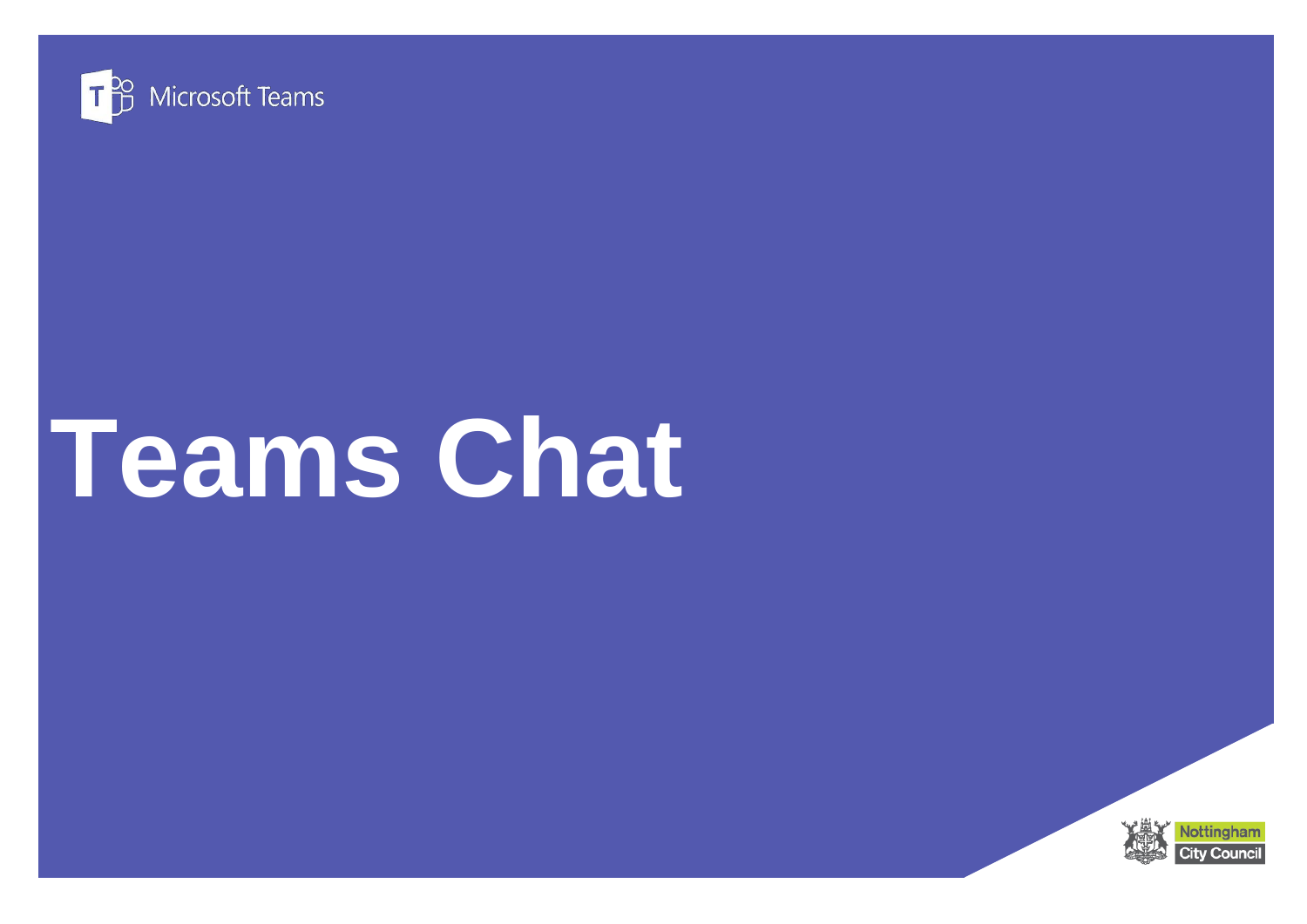## **Index**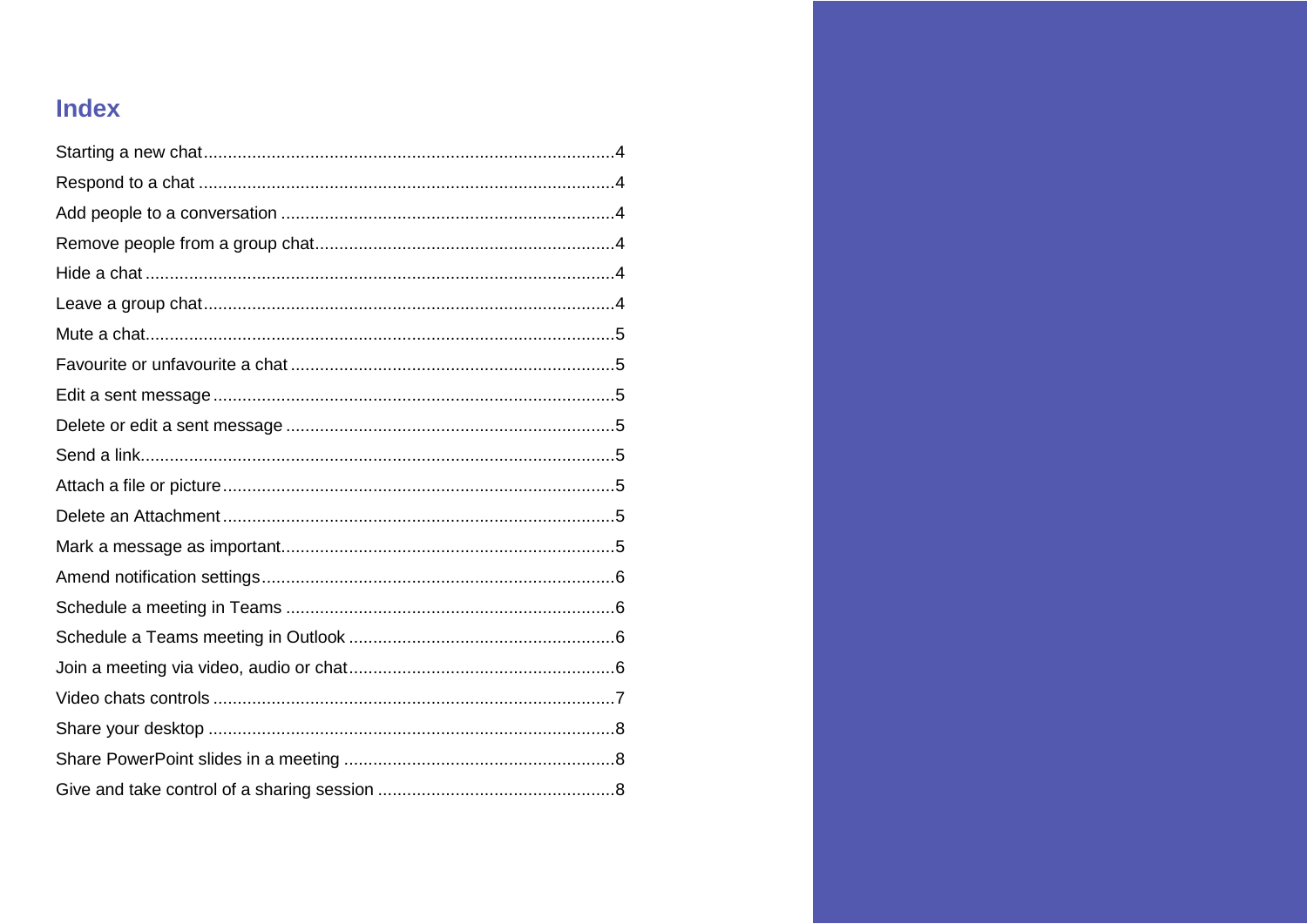## **Teams Chat Window**

- **1.** Chat app
- **2.** Meetings app
- **3.** Conversations
- **4.** New chat
- **5.** Search bar
- **6.** Your profile and settings
- **7.** Conversation tab
- **8.** Files you have shared
- **9.** Organisational chart
- **10.** Their activity in Teams
- **11.** Start a video chat
- **12.** Start an audio chat
- **13.** Share your desktop
- **14.** Invite others
- **15.** Messages you have sent
- **16.** Messages you have received
- **17.** Message box
- **18.** Format text
- **19.** Send message
- **20.** Attach file
- **21.** Add emoji
- **22.** Schedule a meetin g

| $\langle \quad \rangle$             | $\mathcal{C}$<br>$\bullet$                                                   | 6<br>Search for or type a command                                                                                       | $\Box$<br>$\mathbf{\times}$          |
|-------------------------------------|------------------------------------------------------------------------------|-------------------------------------------------------------------------------------------------------------------------|--------------------------------------|
| Ļ<br>Activity                       | Contacts<br>Recent                                                           | James Mikosz<br><b>JM</b>                                                                                               | ξů,                                  |
| E                                   | $\left(3\right)$<br>Recent                                                   | $\left  8 \right $<br>$\overline{9}$<br>(10)<br>$\overline{7}$<br>Activity $+$<br>Files<br>Organisation<br>Conversation | $12 \overline{)}$<br>13 <sub>1</sub> |
| Chat                                | James Mikosz<br>12:20<br><b>JM</b><br>$\bullet$ Hi                           |                                                                                                                         | 12:19                                |
| $\boxed{2}$<br>₩<br><b>Meetings</b> | Jamie Clegg<br>11:57<br>yeah, of course                                      |                                                                                                                         | Hi!<br>$\overline{15}$               |
| $\cdots$                            | Matthew Whittle<br>11:40<br><b>P</b><br>ok                                   | James Mikosz 12:20<br><b>JM</b><br>Hi<br>(16)                                                                           |                                      |
|                                     | James Chantler-Lawson<br>11:32<br><b>C</b> I am at the briefing tomorrow, do |                                                                                                                         |                                      |
|                                     | Sarah Hobgen-Wright<br>17/06<br>That's fine! ;)                              |                                                                                                                         |                                      |
|                                     | Matthew and Richard<br>14/06<br>地<br>You: That's what I've put.              |                                                                                                                         |                                      |
|                                     | Daniel Speed<br>13/06<br><b>END</b><br>if that looks ok, we look specifical  |                                                                                                                         |                                      |
|                                     | Jonathan Foster<br>13/06<br>Jonathan Foster<br>You: Is Jimmy at his desk?    |                                                                                                                         |                                      |
| $\mathbb B$                         | owl meeting<br>10/06<br>画<br>You: Hi                                         |                                                                                                                         |                                      |
| Apps                                | Susan Chettle<br>10/06<br>You: I was going to email Jon at na (S)            | $\sqrt{17}$<br>Type a new message                                                                                       |                                      |
| $_{\odot}$<br>Help                  | lan Bettney<br>05/06<br>somewhere                                            | 曲<br>O<br>☺<br>$\cdots$<br>Aø                                                                                           | $\triangleright$ (18)                |
|                                     |                                                                              | $\left( 22\right)$<br>$\boxed{19}$<br>$\left( 20\right)$<br>$\left( 21 \right)$                                         |                                      |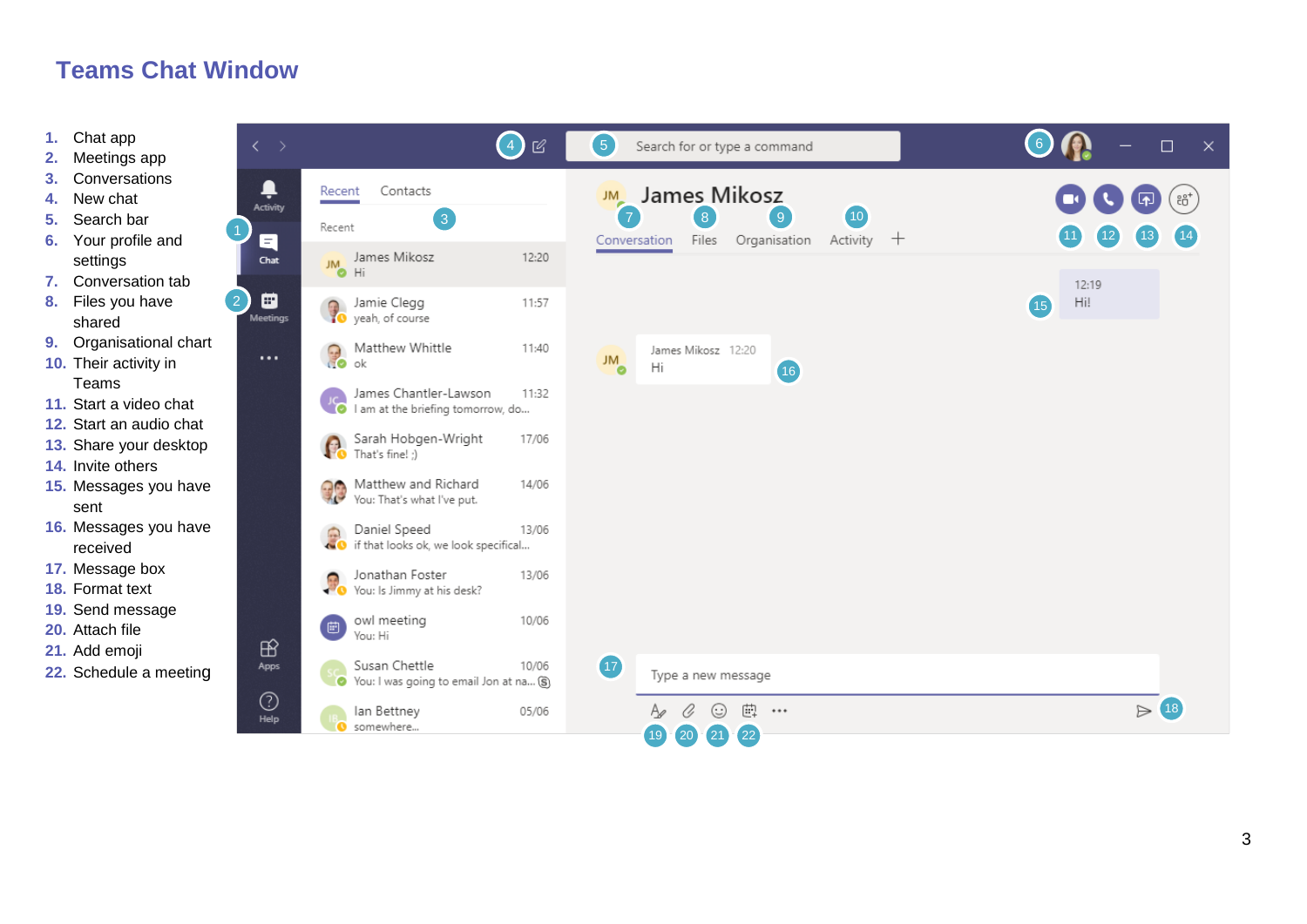## <span id="page-3-0"></span>**Starting a new chat**

- **1.** Select **New chat**
- **2.** Type the name of the person or group in the **To** field.
- **3.** If you want to have a chat with multiple people, select the first person, then begin typing the next name

| B<br>Ø                         | Search for or type a command                                                     |  |
|--------------------------------|----------------------------------------------------------------------------------|--|
|                                | To: james mi                                                                     |  |
|                                | James Mikosz<br><b>JM</b><br>(JAMES.MIKOSZ) IT Desktop Roll Out Engineer         |  |
| 11:57                          | James Mikosz - Admin<br>JM<br><b>JMADMIN</b>                                     |  |
| 11:40                          | James Mitchell<br><b>JM</b><br>(JAMES.MITCHELL) Performance and Information Anal |  |
| 11:32<br>awson<br>tomorrow, do |                                                                                  |  |
| right<br>17/06                 |                                                                                  |  |

and select them. Do this until you have added everyone.

**4.** Write your message in the message box and click send  $\triangleright$  or press the enter key.

## <span id="page-3-1"></span>**Respond to a chat**

When someone sends you a chat, the Teams icon in your taskbar lights up with a number in a red circle. To review and respond:

- **1.** Open Teams.
- **2.** Click Chat Open chat button on the left side of the app.
- **3.** Your active chats are highlighted in bold.

#### Start a group chat



**1.** Start one the same way you start a one-on-one chat: select **New chat** .

- **2.** Select the down arrow to the far right of the **To** field and type a name for the chat in the **Group name** field.
- **3.** Next, type the names of the people you'd like to add in the **To** field.

You can include up to 100 people in a group chat.

## <span id="page-3-2"></span>**Add people to a conversation**

- **1.** To add more people into the conversation, just click **Add people**  $e^{i\theta}$  in the top right corner of Teams.
- **2.** Type the names of the people you'd like to add and click **Add.**

|     | Add                                               |
|-----|---------------------------------------------------|
|     | Start typing a name                               |
|     | Don't include chat history                        |
|     |                                                   |
|     | O Include history from the past number of days: 1 |
| ssi | O Include all chat history                        |

**3.** If adding to a group chat you can select how much of the chat history to include, and click **Add**.

## <span id="page-3-3"></span>**Remove people from a group chat**

Open any group chat of three or more people and go to the top of the chat where it tells you the number of participants. Hover on the person's name you want to remove, then select the **X** and confirm you want to remove the participant from chat.

An update in the chat will inform everyone that you've removed the person. People removed from a chat will be able to view previous chat history, but won't be able to send new messages, react to messages, and won't be able to view new conversations or files shared by the group.

## <span id="page-3-4"></span>**Hide a chat**

You can't delete a chat in Teams, however you can hide it. Click **More options**  $\cdots$  > **Hide**. To find the chat again type the person or name of the chat in the search bar.

#### <span id="page-3-5"></span>**Leave a group chat**

To leave a group chat, go to your chat list and find the chat you want to leave. Click **More options**  $\cdot\cdot$  > Leave.

4

 $\bigcap$ 

lan Bettney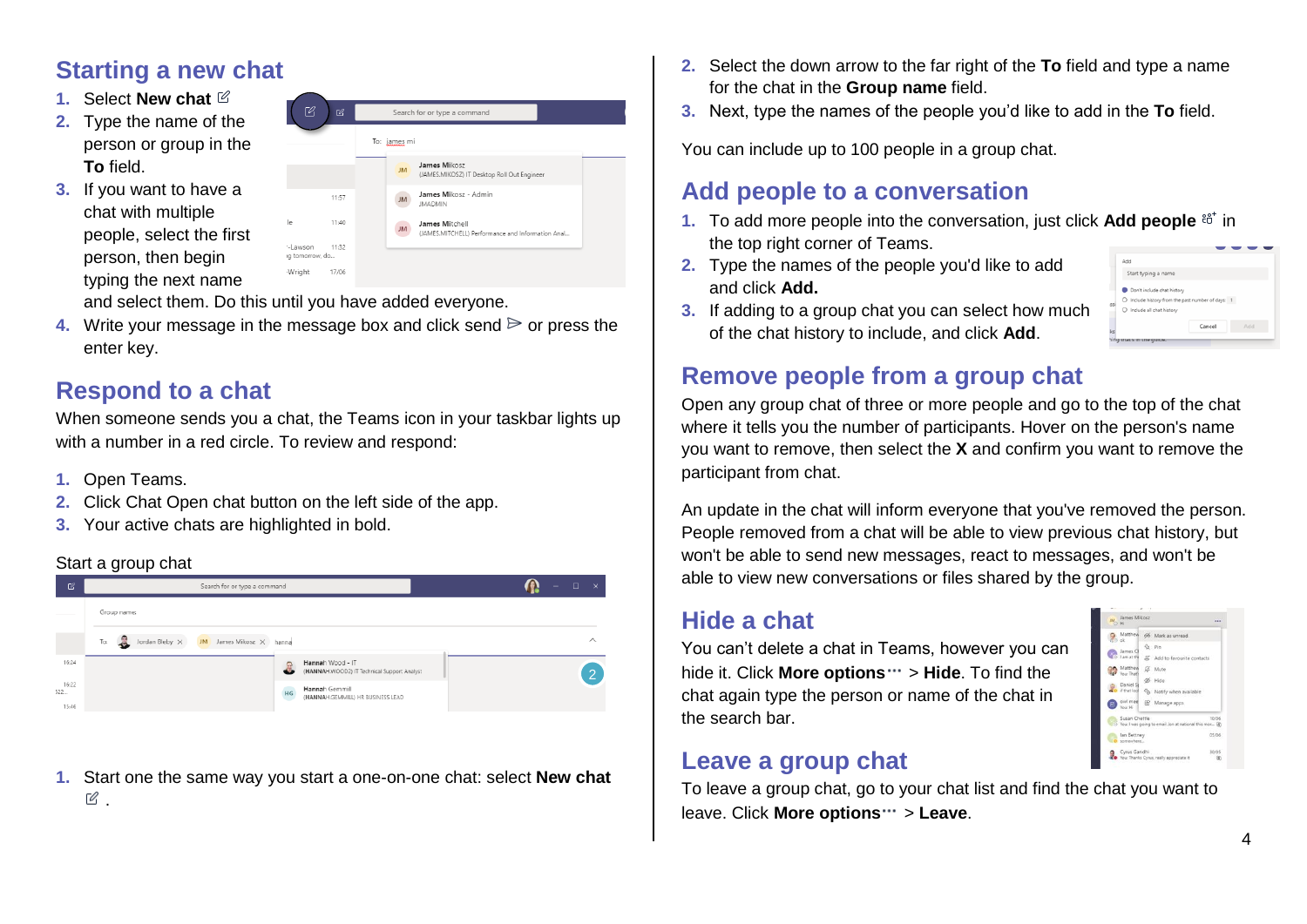## <span id="page-4-0"></span>**Mute a chat**

To stop getting notifications for one of your chats, find the name of the chat and click **More options**  $\cdots$  > **Mute**.

Only the notifications are turned off, so you still receive messages and an icon appears next to the names of the participants to remind you that the chat has been muted.

If you change your mind, just click **More options** "again and unmute it.

## <span id="page-4-1"></span>**Favourite or unfavourite a chat**

Click Chat to open the chat list. Find the name of the conversation you want to favourite and click **More options** " > **Favourite**. This ensures that the chat stays at the top of your list.

To remove a chat from your favourites, just click **More options**  $\cdots$  > **Remove from favourites**.

## <span id="page-4-2"></span>**Edit a sent message**

You can edit any message that you have sent to a chat or channel. Go to the message and select **More options**  $\cdots$  **> Edit**. Make changes to your message, then press **Enter** to save the update.

There's no limit to how many times you can make changes to a sent message.

## <span id="page-4-3"></span>**Delete or edit a sent message**

**1.** If you need to backtrack and delete or edit something you just sent, hover over the message and select **More options ···** > Delete  $\overline{10}$ .

|   | Save this message          |
|---|----------------------------|
| 0 | Edit                       |
|   | <b>自</b> Delete            |
|   | 66 Mark as unread          |
|   | <b>EG</b> Immersive Reader |

**2.** To edit the message select **Edit** and edit your message. Once complete click the **tick** icon or press **enter**.

<span id="page-4-4"></span>

To send a link, select **Expand**  $\Phi$  in Teams beneath the compose box, then select **Insert link in Teams**  $\mathscr{P}$ . Add display text and the address, and then click **Insert**. Once you send it, the message containing your link includes a thumbnail image and preview, which you can close if you'd rather not see it.

## <span id="page-4-5"></span>**Attach a file or picture**

To attach a file or picture to a message, click **Choose file**  $\&$  beneath the compose box. Then you can upload a file or picture from your computer or OneDrive.

#### <span id="page-4-6"></span>**Delete an Attachment**

A file that's been attached/shared via Teams>Chat, **can only** be deleted in Teams>Chat **not from** the Files tab.

- 1. Find the chat upload
- 2. Click the three dots of the message box (not the three dots of the document)
- 3. Select delete

#### <span id="page-4-7"></span>**Mark a message as important**

If you want to make sure people pay attention to your post in chat, mark it as important. To do that, click **Expand**  $\Delta$  to expand the compose box and then click Mark as important<sup>!</sup>. That adds a red exclamation point next to your message and prefixes it with the word "IMPORTANT!"

|                                              | Save this message<br>IJ |
|----------------------------------------------|-------------------------|
|                                              | 0<br>Edit               |
|                                              | 而<br>Delete             |
|                                              | 66 Mark as unread       |
|                                              | © Copy link             |
| Manvir Kaur 09:07<br>Test: upload a document | 囁<br>Immersive Reader   |
|                                              | Turn off notifications  |
| $\leftarrow$ Reply                           | <b>88</b><br>医          |
| Manvir Kaur 09:08                            |                         |
| Doc created in Word Sharepoint.docx<br>w     |                         |
| $\leftarrow$ Reply                           |                         |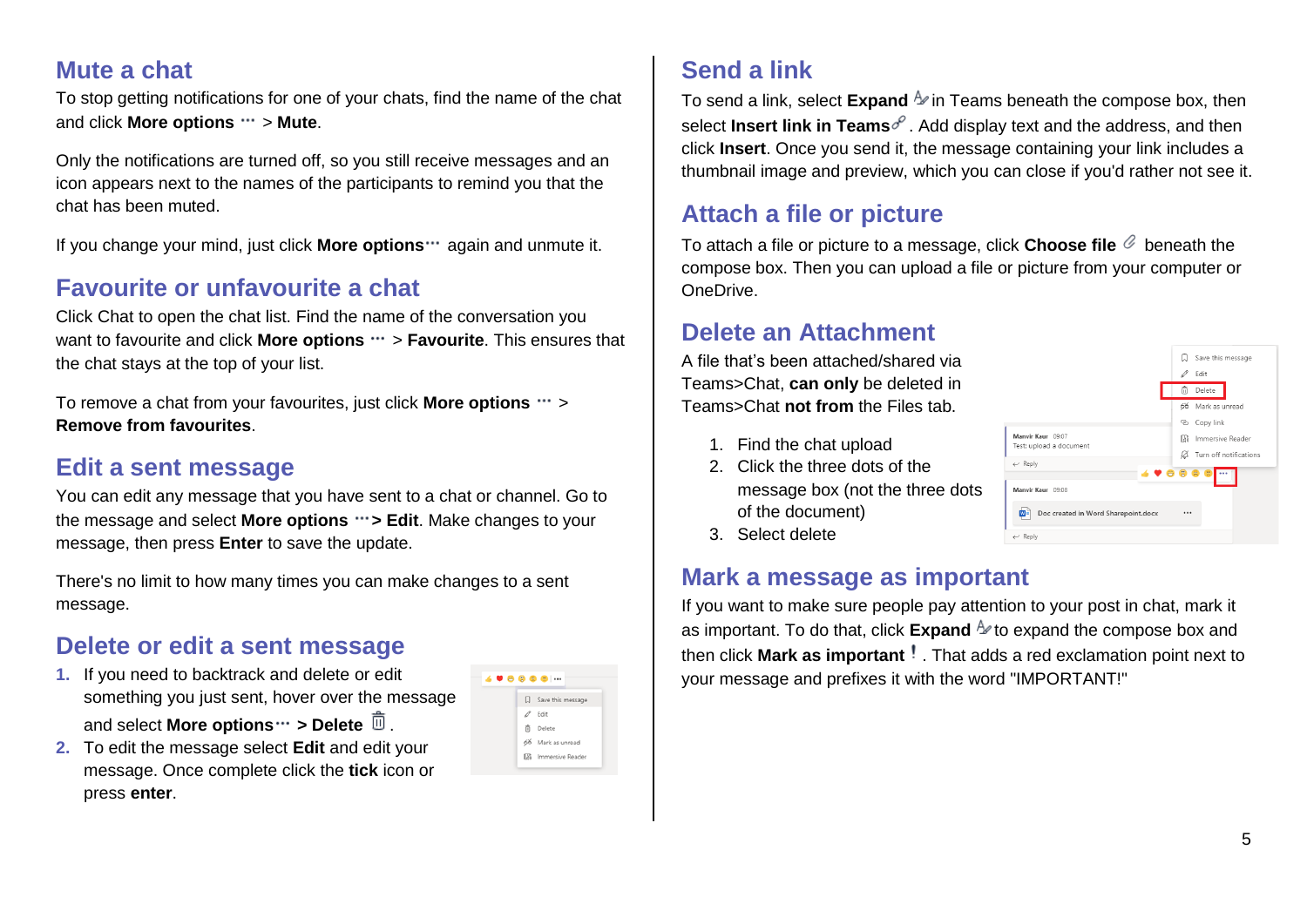# <span id="page-5-0"></span>**Amend notification settings**

To change how notifications appear, click on your profile icon in the top right hand corner and select **Settings > Notifications**.

Banner notifications will appear in the bottom right hand of your screen.

## <span id="page-5-1"></span>**Schedule a meeting in Teams**

- **1.** Click **Schedule a meeting** in a chat or in **Meetings □** on the left side of the app.
- **2.** Select the people you'd like to invite. Click the **Scheduling assistant** to find a time that works for everyone.
- **3.** If the meeting is a recurring one, click the **Repeat** box. Once you do that, you'll be able to choose how often you want it to occur.
- **4.** Click **Schedule**.



| Title                             |                                                                                   |             |                        | Select a channel to meet in                        |          |
|-----------------------------------|-----------------------------------------------------------------------------------|-------------|------------------------|----------------------------------------------------|----------|
|                                   |                                                                                   |             |                        | None (optional)                                    |          |
| Location                          |                                                                                   |             |                        | Invite people                                      |          |
|                                   |                                                                                   |             |                        | Invite someone                                     |          |
| Start                             |                                                                                   | End         | Repeat O               | Organiser                                          |          |
| 19 Jun 2019                       | 19:30                                                                             | 19 Jun 2019 | 20:00                  | Hannah Slade<br>Hannah.Slade@nottinghamcity.gov.uk |          |
| Free: No suggestions found        |                                                                                   |             | ® Scheduling assistant |                                                    |          |
| Details                           |                                                                                   |             |                        | Attendees                                          |          |
|                                   | <b>B</b> $I \cup S$   $\forall$ A A Pangraph $\vee$ $I_x$   $\in$ $\div$ $\cdots$ |             |                        | James Mikosz<br><b>JM</b><br>Linknown              | $\times$ |
| Type details for this new meeting |                                                                                   |             |                        |                                                    |          |
|                                   |                                                                                   |             |                        |                                                    |          |

## <span id="page-5-2"></span>**Schedule a Teams meeting in Outlook**

- **1.** Go to your calendar in Outlook and click the **New Teams Meeting** button in the tool bar.
- **2.** Schedule your meeting as normal and invite attendees by adding them in the **To** field.
- **3.** When the meeting starts you can join it using the link in the appointment or by click the **Join Teams Meeting button** in the toolbar.

# <span id="page-5-3"></span>**Join a meeting via video, audio or chat**

To join a scheduled Teams meeting from within Teams click on the **Meetings** app.

Clicking the **Join** button will start a video or audio meeting

Clicking **Chat with participants** will start an instant messaging conversation.





| $\boxminus$<br>$\epsilon$<br>File             | ٠<br>Meeting      | Ш<br>- 2<br>Format Text<br>Insert                                                                                                | Review                                                       |                              | Untitled Meeting<br>Q Tell me what you want to do               |                              |                                                                          | $\overline{1}$                      | $\Box$                                 | $\times$            |
|-----------------------------------------------|-------------------|----------------------------------------------------------------------------------------------------------------------------------|--------------------------------------------------------------|------------------------------|-----------------------------------------------------------------|------------------------------|--------------------------------------------------------------------------|-------------------------------------|----------------------------------------|---------------------|
| 丽<br>Cancel<br>$\theta$<br>Meeting<br>Actions |                   | Appointment<br>Scheduling Assistant<br>16 Tracking -<br>Show<br>No responses have been received for this meeting.                | जैने<br>Join Teams<br>Meeting<br>Teams Meeting Meeting Notes | N<br>Meeting<br>Notes        | 63<br>$\mathcal{G}_\Phi$<br>Contact<br>Attendees -<br>Attendees | $\overline{22}$ Bosy<br>None | <b>C</b> Recurrence<br><sup>6</sup> Time Zones<br>Room Finder<br>Ostians | m<br>Categorize<br>$\Delta$<br>Tecn | ٠<br>View<br>Templates<br>My Templates | $\hat{\phantom{a}}$ |
|                                               | To <sub>r</sub> . | <b>B</b> Jonathan Foster                                                                                                         |                                                              |                              |                                                                 |                              |                                                                          |                                     |                                        |                     |
| G<br>Send                                     | Subject           | <b>Teams Meeting</b>                                                                                                             |                                                              |                              |                                                                 |                              |                                                                          |                                     |                                        |                     |
| Update                                        | Location          | <b>Microsoft Trams Meeting</b>                                                                                                   |                                                              |                              |                                                                 |                              |                                                                          |                                     | ٠                                      | Rooms               |
|                                               | Start time        | Fm 21/06/2019                                                                                                                    | 19                                                           | 15:30                        | ٠                                                               | All day event                |                                                                          |                                     |                                        |                     |
|                                               | End time          | Fm 21/06/2019                                                                                                                    | la.                                                          | 16:00                        | $\sim$                                                          |                              |                                                                          |                                     |                                        |                     |
| In Shared Folder                              | 55%               | <b>Join Microsoft Teams Meeting</b><br>Learn more about Teams   Meeting options<br>Calendar - Hannah Slade@nottinghamcity.cov.uk |                                                              |                              |                                                                 |                              |                                                                          |                                     |                                        |                     |
|                                               |                   |                                                                                                                                  |                                                              |                              |                                                                 |                              |                                                                          |                                     |                                        |                     |
|                                               | ż                 |                                                                                                                                  |                                                              | Search for or type a command |                                                                 |                              |                                                                          |                                     | A)                                     | $\blacksquare$      |

|                                                                             | Search for or type a command                                                |                         | A)<br>$\square$ x                                  |
|-----------------------------------------------------------------------------|-----------------------------------------------------------------------------|-------------------------|----------------------------------------------------|
| $\langle \ \rangle$ Today<br>量<br>All day wants (2)                         | Test meeting                                                                |                         | <b>Join</b>                                        |
| Regis<br><b>Engagement musting</b><br>$10$ <sub>c</sub> an                  | Friday, 21 June 2019<br>11:05-11:35 (30 minutes)<br>Microsoft Teams Meeting |                         | Drawiner<br>Hannah Slade<br>Organiser<br>Attendant |
| Morceoft learne Meeting<br>11em<br>let nems<br>Mouselt Trans Meeting        | Chat with participants<br>You are the organized<br>X Cancel meeting         |                         | Joedan Biety<br>٠<br>43<br>Unknown                 |
| 12pm                                                                        |                                                                             |                         |                                                    |
| 1pm<br>Mensep User group<br>Meadous Youth & Community Centre NG2 207<br>7pw | Join Microsoft Teams Meeting<br>Loan more about Toams   Meeting options     |                         |                                                    |
| Spre.                                                                       |                                                                             |                         |                                                    |
| April                                                                       |                                                                             |                         |                                                    |
| Sprn                                                                        |                                                                             |                         |                                                    |
| ton<br>E Schedule a meeting                                                 |                                                                             | Mosting options<br>Edit |                                                    |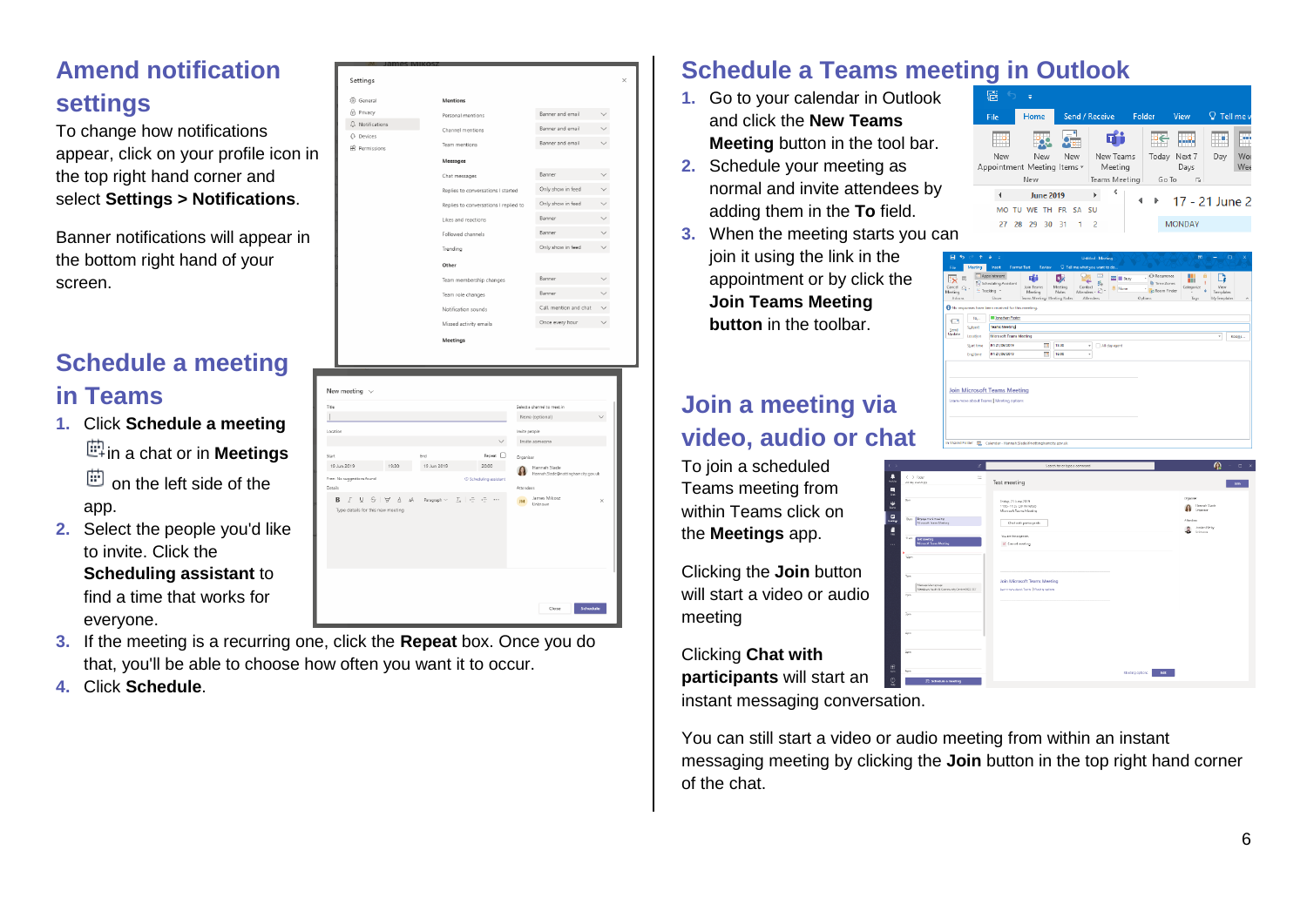After clicking **Join** you will be taken to a screen to check your audio and video settings.



- **1. Join now** to start the video conversation
- **2.** Turn the camera on or off
- **3.** Blur the background
- **4.** Turn the microphone on or off
- **5.** The audio device being used click to access the device settings

## <span id="page-6-0"></span>**Video chats controls**



- **1.** Turn video on or off
- **2.** Mute your audio
- **3.** Share your screen or a presentation
- **4.** More options
	- a. Put the call or video chat on hold
	- b. Transfer the call or video chat to another colleague
	- c. Consult then transfer starts an IM chat with the person you wish to transfer the call to. From within the chat you can transfer the call.
	- d. Blur my background blurs everything but yourself in the chat useful for when you're having a video chat within the office.
	- e. Keypad
	- f. Turn off incoming video
- **5.** End call
- **6.** Full screen
- **7.** Opens the conversation window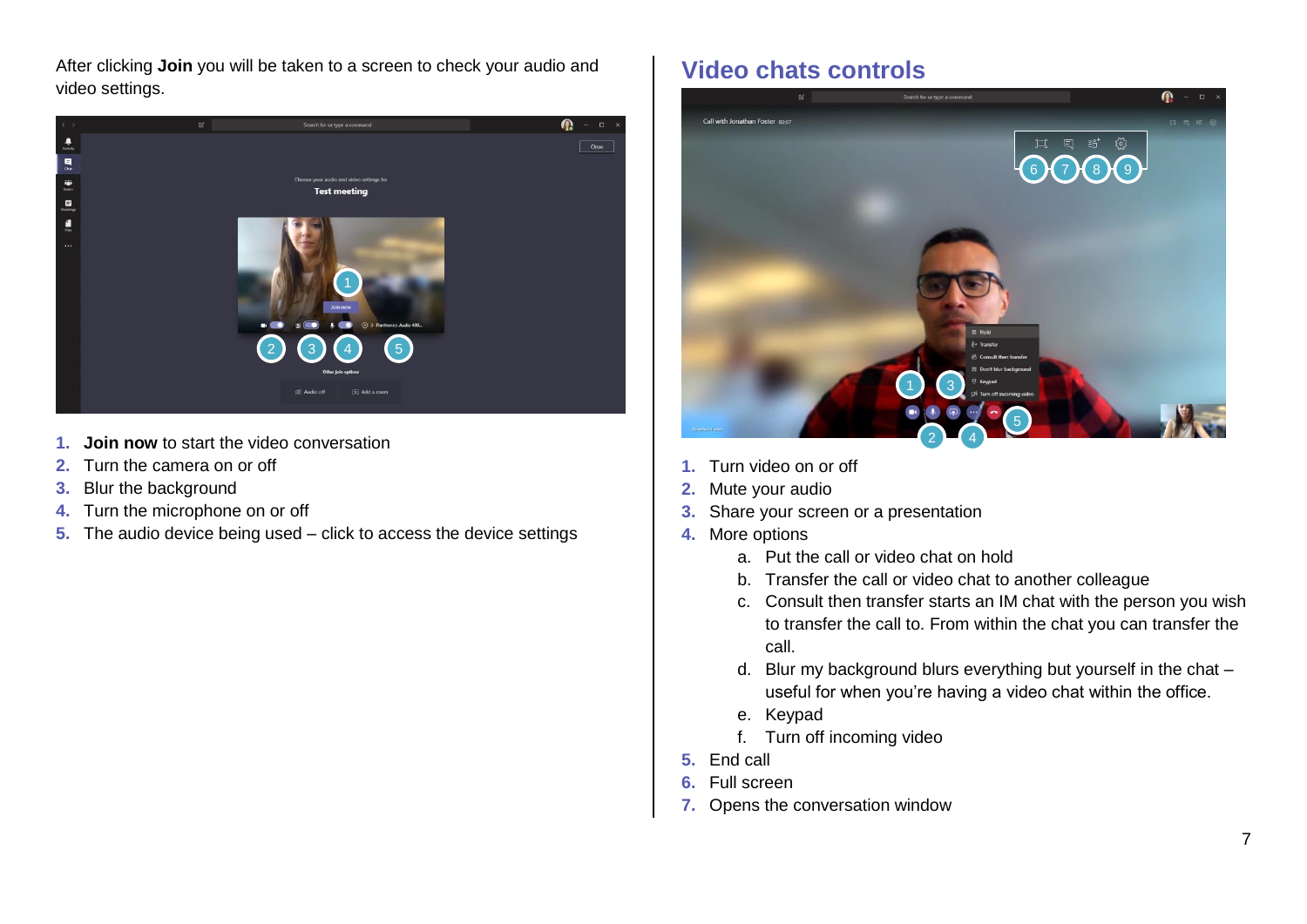- **8.** Show participants and invite someone
- **9.** Device settings

## <span id="page-7-0"></span>**Share your desktop**

Screen sharing lets you present your screen or the app you're using during a meeting. To share your screen in a meeting, click **Share** in your meeting controls. You can choose to present your entire desktop, a specific app, or a file.



## <span id="page-7-1"></span>**Share PowerPoint slides in a meeting**

If you choose to share a PowerPoint file in a meeting, rather than your desktop, meeting participants will get some special capabilities:

They'll be able to move around to different slides without interrupting the main presentation.

They can sync their view back to the presenter's view with one click.

- **1.** Click **Share**  $\boxed{\Phi}$  in your meeting controls.
- **2.** In the **PowerPoint** section, click the file you want. Click **Browse** to look for a different file.

#### Notes:

The **PowerPoint** section lists the most recent files you've opened or edited in your team SharePoint site or your OneDrive. If you select one of these files to present, all meeting participants will be able to view the slides during the meeting. Their access permissions to the file outside of the meeting won't change.

If you select **Browse** and choose to present a PowerPoint file that hasn't been uploaded to Teams before, it will get uploaded as part of the meeting. If you're presenting in a channel meeting, the file is uploaded to the **Files** tab in the channel, where all team members will have access to it. If you're presenting in a private meeting, the file is uploaded to your OneDrive, where only the meeting participants will be able to access it.

## <span id="page-7-2"></span>**Give and take control of a sharing session**

#### **Give control**

If you want another meeting participant to change a file, help you present, or demonstrate something, you can give control to that person. You will both be in control of the sharing, and you can take back control anytime.

Note: When you're sharing an app, only give control to people you trust. People you give control to may send commands that could affect your system or other apps.

- **1.** On the sharing toolbar, select **Give control**.
- **2.** Select the name of the person you want to give control to. Teams sends a notification to that person to let them know you're sharing control. While you're sharing control, they can make selections, edits, and other modifications to the shared screen.
- **3.** To take control back, select **Take back control**.